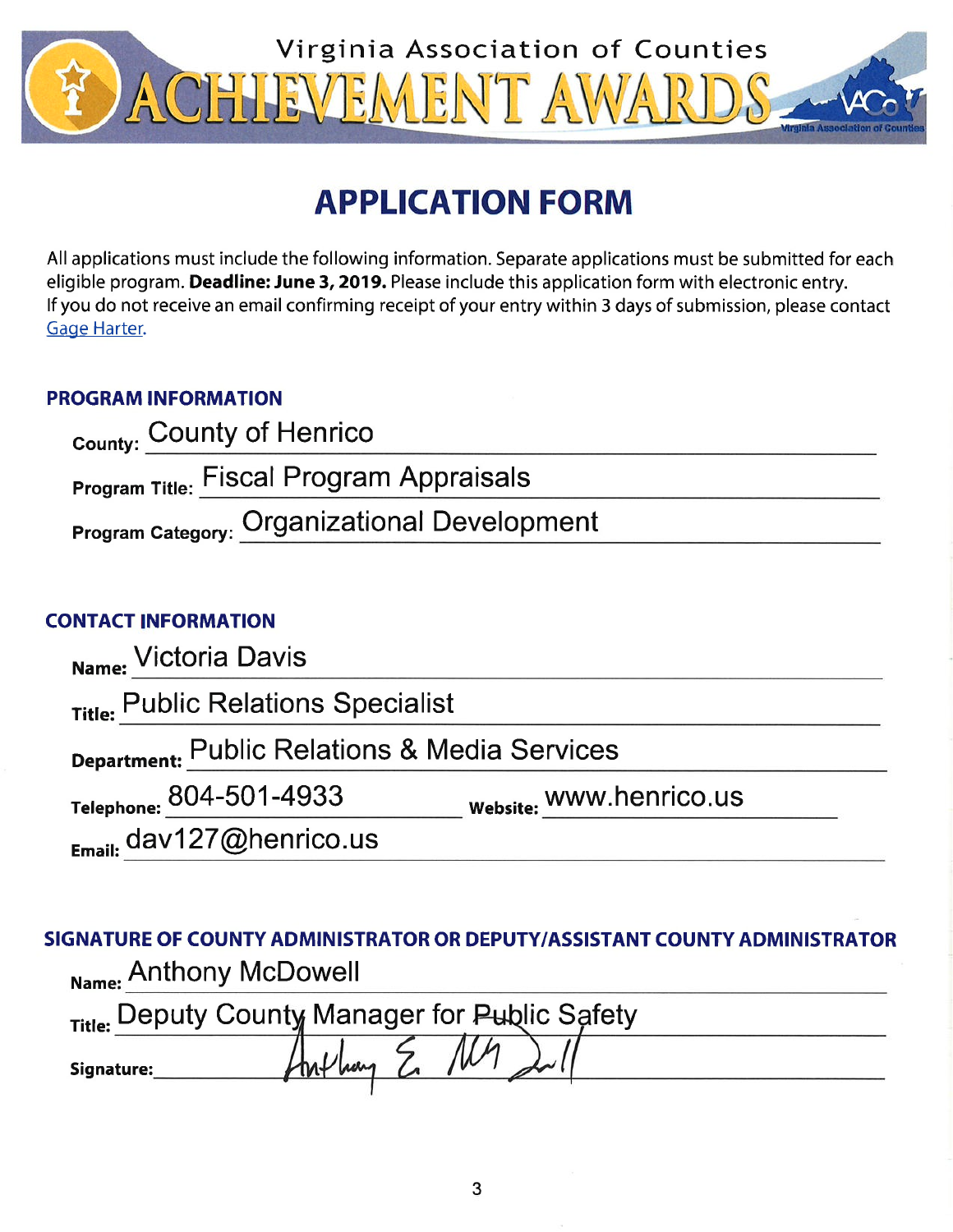# **Program Overview**

The Henrico County Division of Fire is driven by our strategic plan and budget cycle to continuously improve with intention and purpose. The organization's guiding document is generated with involvement from all levels of the organization and community at large. The strategic plan consists of goals, objectives, and tasks, which are assigned a program manager responsible for its completion. Fiscal Program Appraisals (FPA's) help to tie these goals, objectives, and tasks to the budget, measure progress, evaluate their relevance in a constantly changing environment, and serve as a record for program accomplishments. For the program managers that complete these appraisals, it also serves as a self-assessment tool on their progress and priorities. This tool for internal stakeholders provides feedback to affect changes upon the strategic plan, appropriate funds to needed programs, and maintain a record of program accomplishments and resource needs.

# **Problem/Challenge/Situation Faced by Locality**

In a large and complex organization, the ability for all managers to keep focus on the same strategic goals requires accountability and regular appraisal. Furthermore, making sure that budget decisions mirror those goals and tasks requires feedback and consideration from all levels in the organization. In the past, we would often see that budget decisions could be made without consideration of the strategic plan or specific needs related to completing the strategic tasks and objectives as outlined. To solve these somewhat disparate but related problems required a scheduled and consistent evaluation and reporting of programs that meets the needs of budget development. Hence the creation of the Fiscal Program Appraisal with its ties to the Strategic Plan updates and the budget cycle.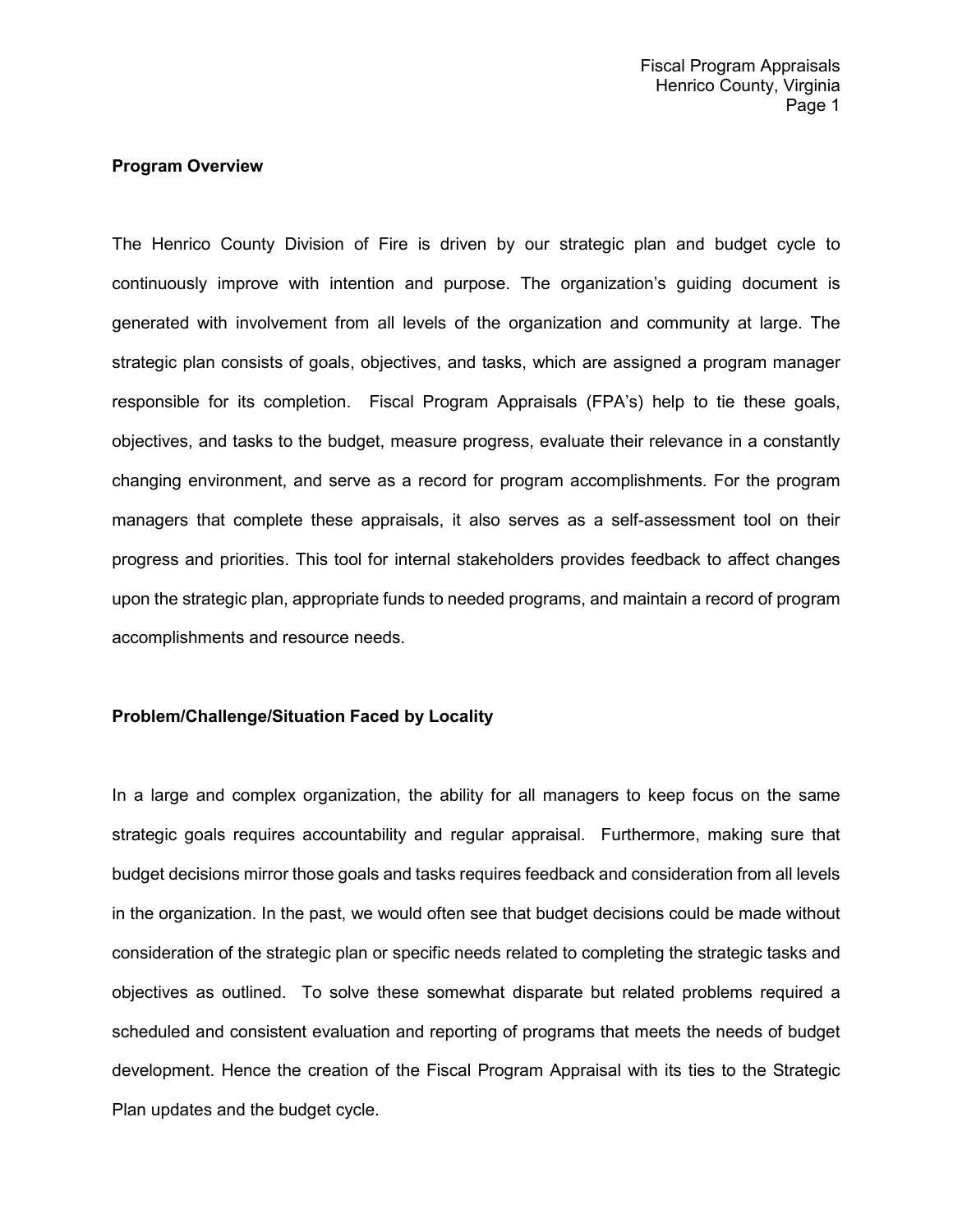#### **How Program Fulfilled Awards Criteria**

Fiscal Program Appraisals have made a significant impact on the ability for the Division of Fire to measure progress on the strategic plan regarding both resources and program accomplishments and setbacks. This tool ties resources and a culture of continuous improvement together to provide effective and efficient services to the community. Ultimately, they lead to a highperforming organization.

This solution, which only requires the cost of time, gives internal stakeholders the information they need to make decisions for the organization. It essentially makes everyone a part of the decision making in a way that would not be possible or efficient by means of a large meeting or workshop. Program managers have the added bonus of self-evaluation, and a feeling that there progress and needs have been formally documented and considered.

Since all organizations have a budget and most are guided by a strategic plan, this simple solution is adaptable to many organizations and may only require consideration of the timing of budgets and other strategic decision making.

# **How Program Was Carried Out**

Beginning in May 2016 and every year after, Fire Planning in coordination with the Director of Administration sends out Fiscal Program Appraisals to all program managers that are responsible for parts of the strategic plan and/or manage budgets and critical resources. The document lists specific bullet points to address.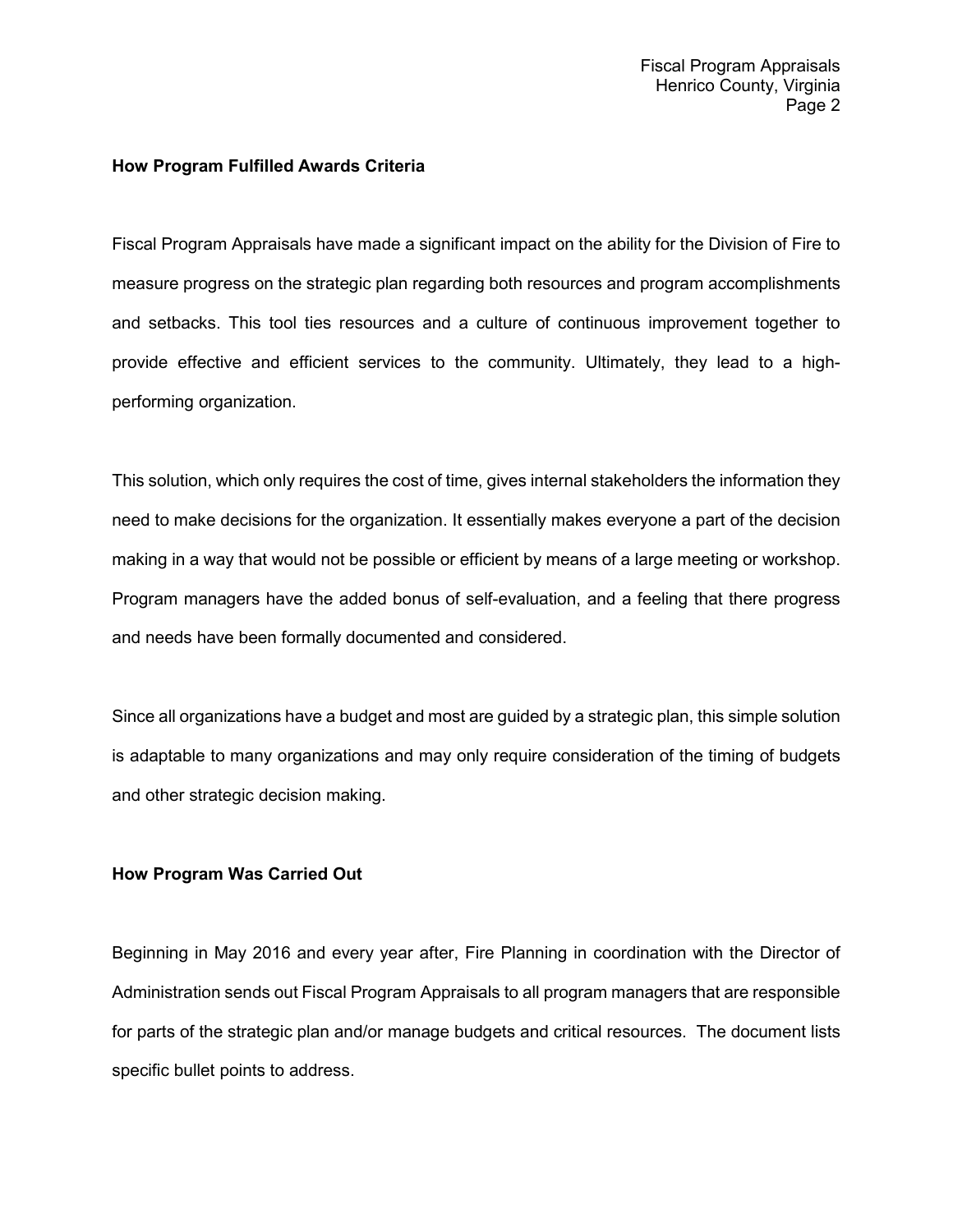- Date Submitted, Submitted to (executive staff member the program manager reports to), Program Title, Program manager's name.
- Description: The program manager describes the details of the program including history, current state, and existing resources.
- Appraisal: The program manager outlines the challenges and successes over the past twelve months.
- Performance Measures: This is the opportunity to show data that validates the appraisal. Most items that are listed on the strategic plan have quarterly performance measures that are maintained by the Fire Planning office. Often other data will be included that takes a longer view.
- Plan: What is the plan for the next twelve months?
- Resource Needs: Outline any supplemental resource needs.
- Policy: What policies are related to this program (directives, guidelines or manuals)?
- Recommendations: Outline any recommendations for policy, procedure, funding, personnel, etc.
- Impact Statement: Based on the last twelve months, what changes occurred and how did those changes impact this program.

The Fire Planning office works with the program managers to make sure they understand what is needed. The appraisals go to the executive staff for approval. In June of each year, the executive staff meets to revise the strategic plan based on these appraisals and other external factors. This revision is organized and led by the Captain of Fire Planning. It is driven by information obtained from the FPA's. Budgets for each program are then developed in the fall based on the results of the FPA's by the program managers and the executive staff sets funding priorities. Then the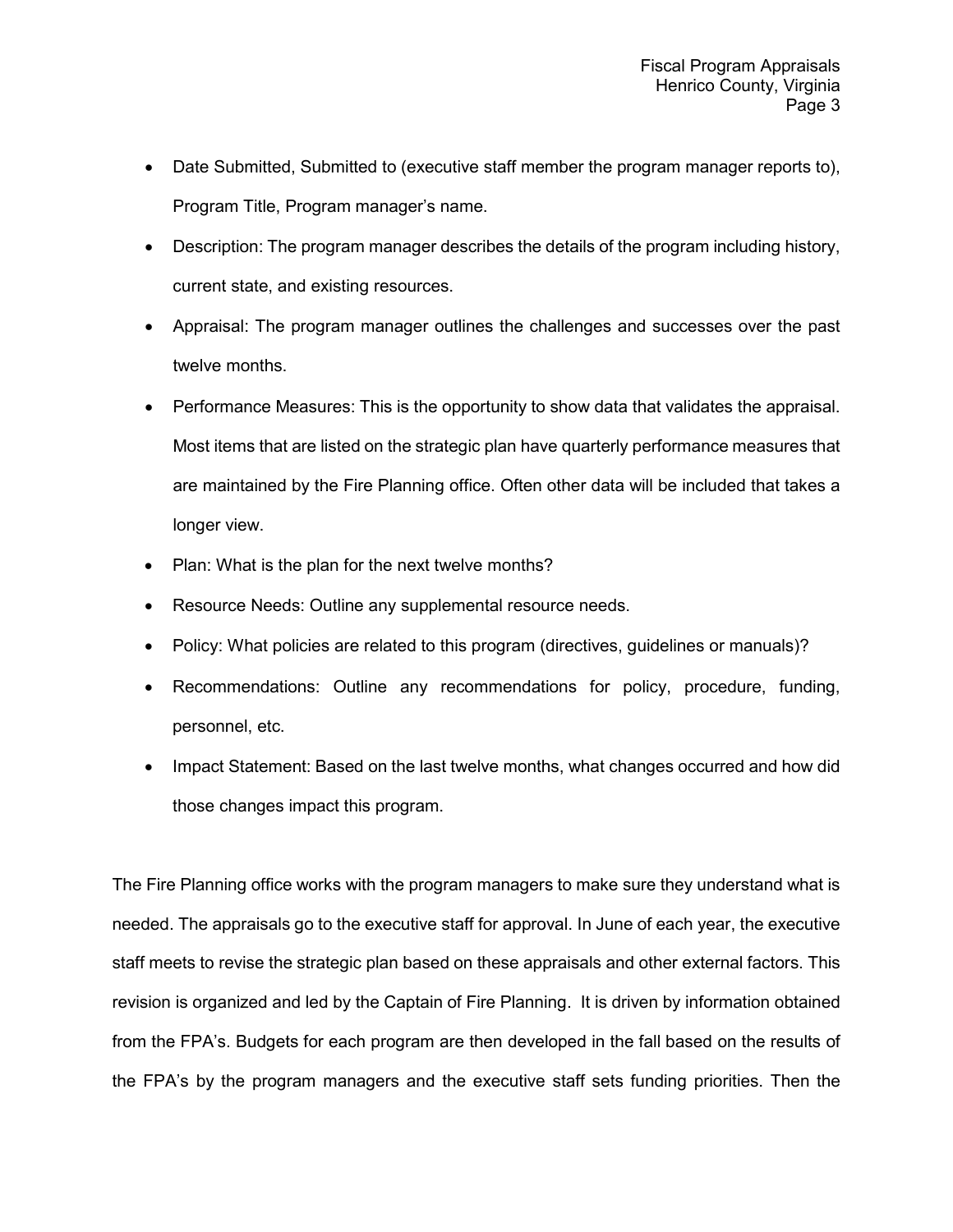Budget Committee meets each year beginning in November to start the process of reviewing and making recommendations on budget supplements using the respective FPA's and strategic plan to evaluate priorities. The Captain of Fire Planning is a standing member of this committee to help members understand strategic plan and FPA information. Budgets are created using a prioritybased approach. The executive staff takes the budget committee recommendations to evaluate and make the final recommendations that then go to the County Manager for approval.

The program managers consist of administration and line staff that are responsible for everything from travel funding to specialized rescue teams or anything that requires a budget or resources to accomplish part of the Strategic Plan or has recurring funding. FPA's allow the internal stakeholders to provide feedback to affect changes upon the strategic plan, appropriate funds to needed programs, and maintain a record of program accomplishments and resource needs. The content of FPA's are used most broadly by the executive staff and budget committee. Program managers can use the FPA's as a self-assessment tool to evaluate progress and make sure future needs are explained and evaluated in the appropriate time frame for budgets. Finally, the County Manager and other county leaders benefit by having a proposed budget that is based on strategic goals and priorities of the organization.

# **Financing and Staffing**

There is no monetary cost to the program. The investment is in the program manager's time for program assessment and the executive staff's time in reviewing the agency's progress and needs.

# **Program Results**